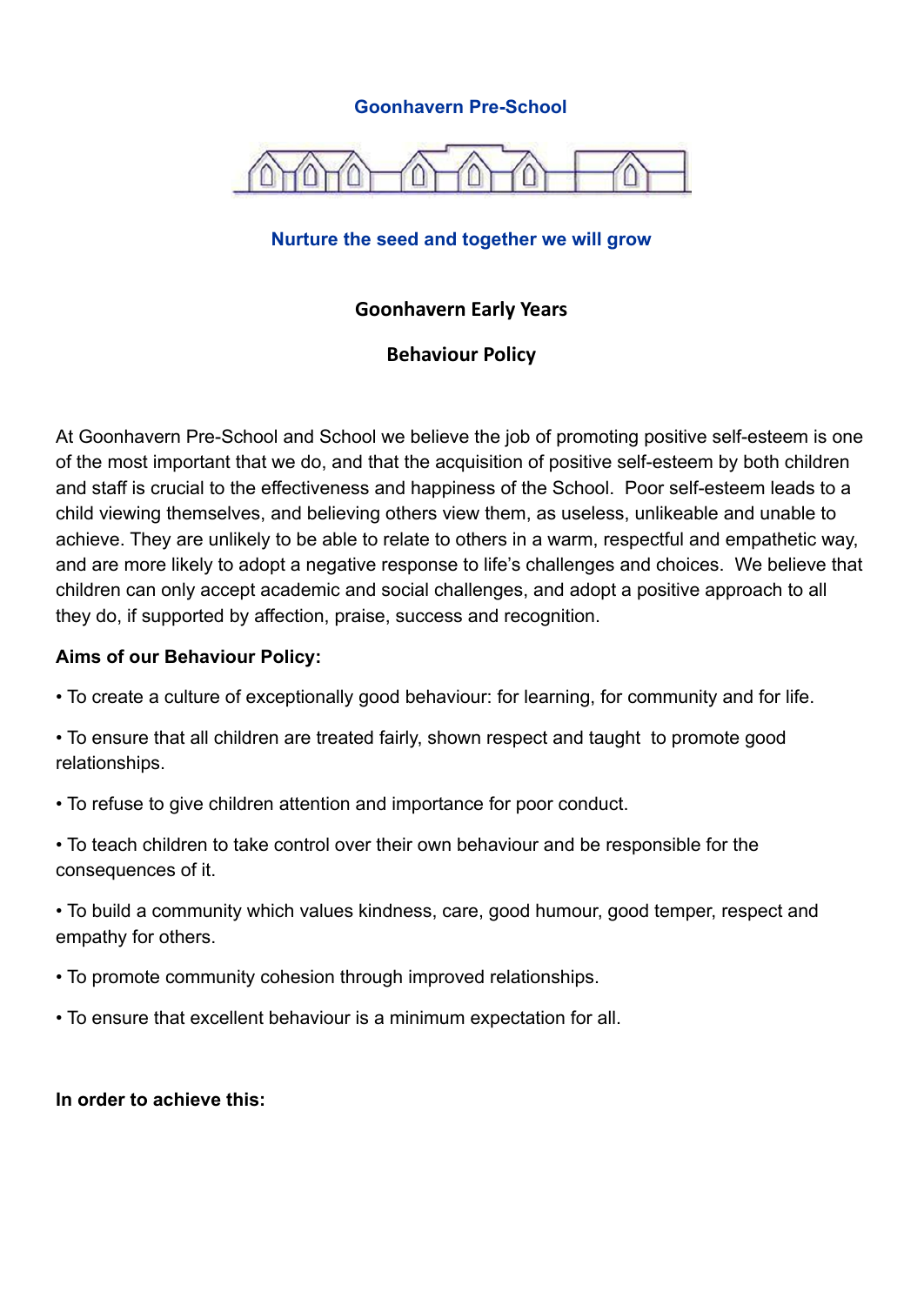- Rules governing the conduct of the group and the behaviour of the children will be discussed and agreed within the Early Years team and explained to all newcomers, both children and adults.
- All adults in Early Years will ensure that the rules are applied consistently, so that children have the security of knowing what to expect and can build up useful habits of behaviour.
- All adults will provide a positive model for the children with regard to kindness, care and courtesy and willingness to share.
- Adults in the Early Years will praise and endorse desirable behaviour such as kindness, care and willingness to share.
- All Adults will take positive steps to avoid a situation in which children receive adult attention only in return for undesirable behaviour.
- All children will be supported to communicate their needs effectively, through both verbal and non-verbal (MAKATON) means.

## **When children behave in unacceptable ways:**

A range of positive behavioural strategies will be used by Early Years staff to address unsatisfactory behaviour. It is important to acknowledge when a child is feeling angry or upset and that it is the behaviour we are rejecting, not the child.

Early years staff will help children find solutions in ways which are appropriate for the children's ages and stages of development. Such solutions might include: acknowledgement of feelings, explanation as to what was not acceptable and supporting children to gain control of their feelings so that they can learn a more appropriate response.

Any behaviour problems will be handled in a developmentally appropriate fashion, respecting individual children's level of maturity and understanding.

Recurring problems will be tackled by the whole Early Years team, in partnership with the parent or carer, using objective observation records to establish an understanding of the cause of the behaviour.

Adults will be aware that some kinds of behaviour may arise from a child's special educational needs or communication difficulties.

Techniques intended to single out and humiliate individual children will not be used.

In cases of serious misbehaviour, such as racial or other abuse, the unacceptability of the behaviour and attitudes will be made clear immediately, but by means of explanation, rather than personal blame.

In any case of misbehaviour, it will always be made clear to the child or children in question that it is the behaviour, not the child that is unwelcome.

Adults will not shout or raise their voices in a threatening manner.